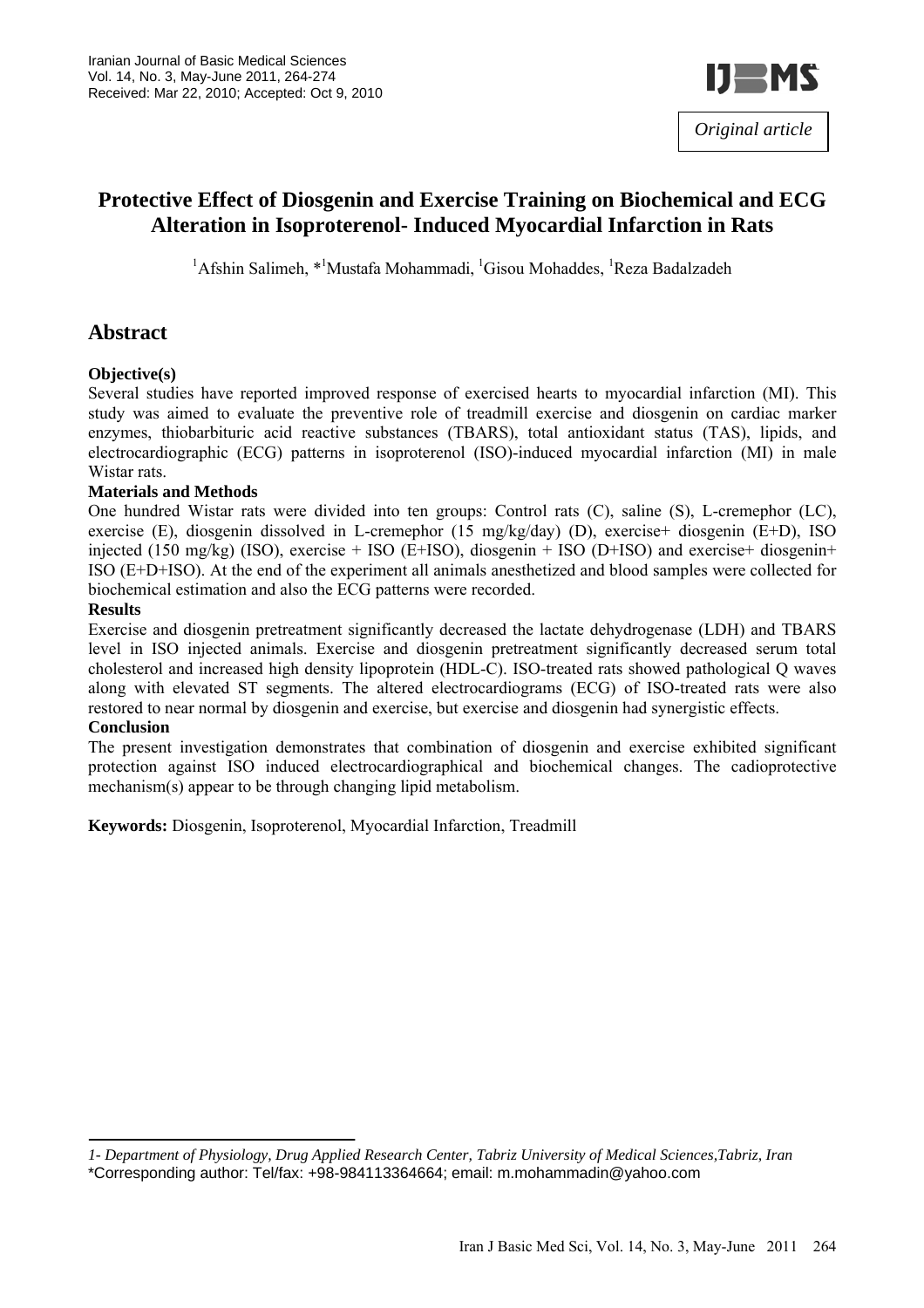# **Introduction**

Myocardial infarction (MI) is one of the main causes of mortality and morbidity in the developed world and most of developing countries from cardiovascular diseases. An increased risk of coronary heart disease (CHD) is associated with high levels of serum total cholesterol, triglyceride and decreased levels of high-density lipoprotein (HDL) (1, 2).

Isoproterenol (ISO) is a synthetic ßadrenergic agonist that causes severe stress in the myocardium, resulting in infarct like necrosis of the heart muscle (3). ISO-induced myocardial infarction serves as a well standardized model to study the beneficial effects of many drugs and cardiac function (4). Some of the mechanisms proposed to explain the mechanisms of ISO-induced damage to cardiac myocytes include hypoxia due to myocardial hyperactivity and coronary hypotension (5), calcium overload (6), and excessive production of free radicals resulting from oxidative metabolism of catecholamines (7). Since ISO promotes lipolysis in the myocardium, it increases the concentration of myocardial lipids (8).

Diosgenin is a plant-derived sapogenin, isolated from wild yams, structurally similar to progesterone and estrogen, and is the precursor for the industrial large-scale synthesis of different hormones including progesterone (9). Diosgenin (as a phytosterogen) is known to possess anti–hyperlipidaemic, antiinflammatory and antioxidant properties (10).

Several studies have reported improved response of exercised hearts to injurious insults such as ischemia-reperfusion or acute MI (11, 12). It is reported that treadmill exercise induces protection against isoproterenol induced myocardial infarction (13). The findings of recent studies support that exercise has beneficial effect on hypercholesteromic condition with improving vascular function (14), reducing adhesion molecules/iNOS expression (15), reversing of impaired aerobic capacity and changes in blood lipids and enzymes (16). In addition it is concluded that exercise improved antioxidant enzyme activity, and further protected the body against oxidative stress (lipid peroxidation and DNA damage) (17). It has also been suggested that, combination of exercise with phytosterogens had beneficial effect on cardiovascular risk factors and lipid profiles (18).

There are few studies that investigate preventive mechanisms of diosgenin or exercise (9, 10, 13) and there is no study that used the combination of diosgenin and exercise on the isoproterenol-induced myocardial infarction. This study therefore aimed to determine the effect of diosgenin and exercise on biochemical alterations, total antioxidant status (TAS), thiobarbituric acid reactive substances (TBARS), and ECG pattern in isoproterenol-induced myocardial infarction in rats.

# **Materials and Methods**

## *Animals*

One hundred male Wistar rats (3 months old and initial body mass of  $170\pm27$  g) were obtained from laboratory animal house of Tabriz University of Medical Sciences. They were kept in standard laboratory conditions under natural light and dark cycle. The rats were fed normal diet and water. All the experimental procedures were conducted according to protocols approved by the Animal Care Committee of the Tabriz University of Medical Sciences.

# *Experimental design*

Animals were divided into ten groups and each group consisted of ten rats as following  $(n=10)$ :

control (C), saline (S), Isoproterenol (ISO), Lcremephor (LC), diosgenin (D), exercise (E), diosgenin+ISO (D+ISO), exercise+ISO (E+ISO), exercise+diosgenin (E+D), exercise+ diosgenin+ ISO (E+D+ISO)

*Experiment 1:* Pretreatment by diosgenin

In D and D+ISO groups, animals were orally administered diosgenin (Sigma Chemical. Co., 15 mg/kg/day body weight, dissolved in Lcremephor for a period of 15 days) (19). ISO was injected subcutaneously 24 hr after last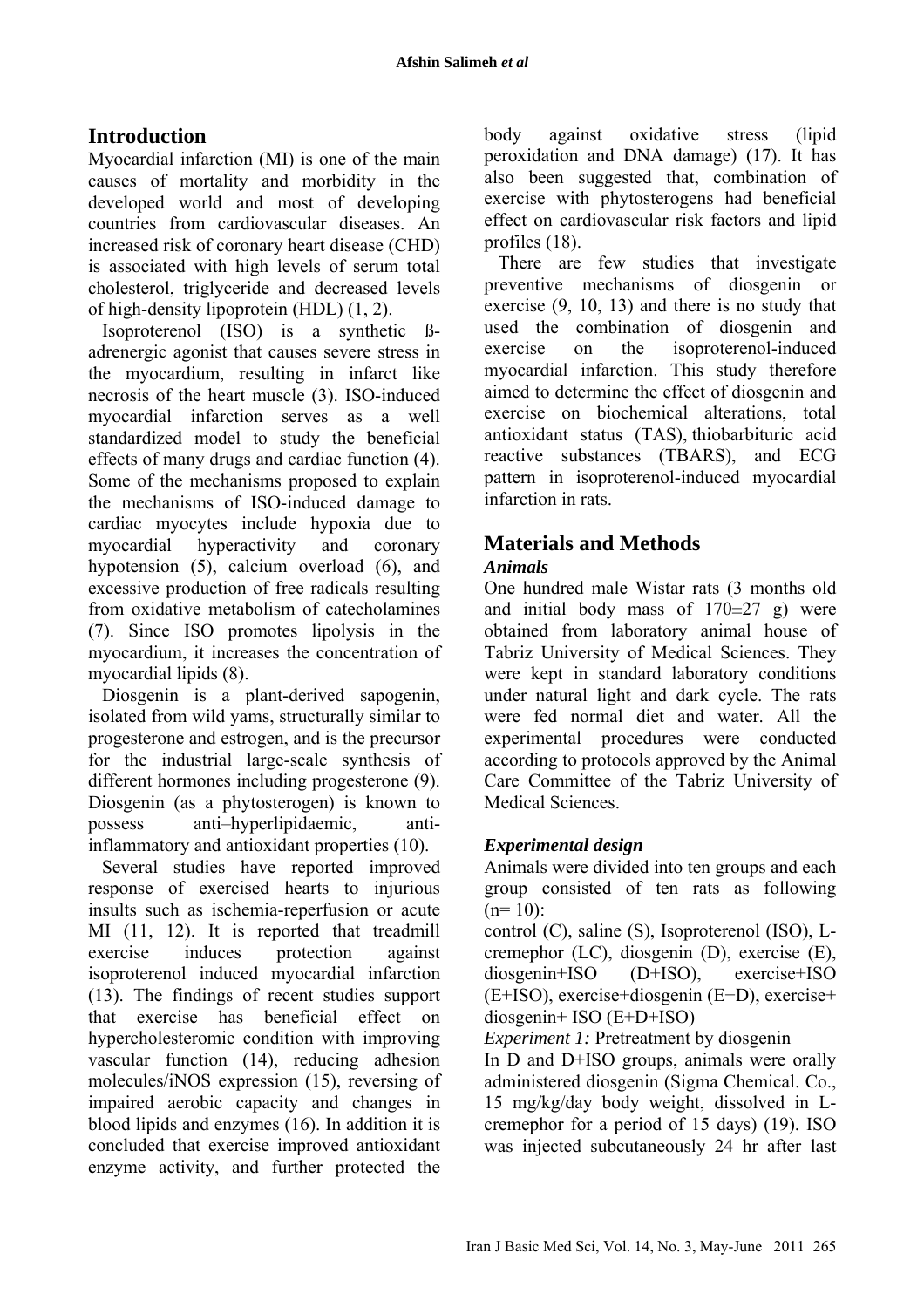diosgenin administration. L-cremephor was used as vehicle group.

*Experiment 2:* Exercise

Exercise and exercise+ISO groups were trained as mentioned in treadmill exercise protocol and ISO was injected subcutaneously 24 hr after last exercise bout.

*Experiment 3:* Exercise and diosgenin

In exercise+diosgenin group, administration of diosgenin started on the first day of 6th week of training. The first dose of ISO was administered 24 hr after last session of exercise and Diosgenin gavages.

#### *Treadmill exercise protocol*

Rats were run on a motorized treadmill, at room temperature, for 8 weeks, 5 days/week, 30 min/day at a speed of 20-25 m/min up to a 15% grade (20). The length of the training sessions was progressively increased (from ten minutes duration at fifteen m. min<sup>-1</sup> with a 15% grade), so that in the end of the second week, the rats could run anticipated workload after a warm-up period of five min at fifteen m. min<sup>-1</sup>. All of the animals were sacrificed 48 hr after their last exercise bout. In order to avoid possible stress effects, no electric shock was ever applied to animals in either group during exercise training.

## *Induction of experimental myocardial infarction*

Rats received subcutaneous injection of ISO (Sigma Chemical. Co., 150 mg/kg body weight, dissolved in normal saline**)** at an interval of 24 hr (21).

After 12 hr of the second ISO-injection the rats were anesthetized at the end of experiments by injecting sodium pentobarbital (35 mg/kg, i.p.). Blood samples were drawn from the inferior vena cava before sacrificing and serum was separated by centrifugation for biochemical estimation.

## *Biochemical estimations*

The activities of lactate dehydrogenase (LDH), MB- creatin phosphokinase (CK-MB), cholesterol, triglyceride and high-density lipoprotein cholesterol (HDL-C) of serum were determined using commercial kits (Parsazmoon Co., Karaj, Iran) and auto analyzer (Abbott, Alcyon 300, USA). All analyses were performed in accordance with the manufacturers' recommendations.

## *Tissue processing, homogenate preparation*

At the end of the training programs, 48 hr after the last exercise-training session, and 12 hr after last ISO administration the rats were anaesthetized with pentobarbital sodium (35 mg/kg, i.p.), the heart was quickly removed, washed with ice-cold saline and blotted. Hearts were assigned for oxidative stress analysis, then the atria and great blood vessels were trimmed, the ventricles were weighed, and the apex was cut and quickly frozen in liquid  $N_2$ . Duration of the process was less than 2 min. Cardiac homogenates were prepared at 0–4 ºC as previously described (22). In brief, a known weight of ventricle muscle was homogenized in ice cold 0.1 M Potassium phosphate buffer, pH 7.4. The homogenates were centrifuged at 1000 rpm for 1 min at 4°C. The supernatants contained the cytoplasmic protein fraction were collected and protease inhibitor cocktail (104 mM AEBSF, 0.08 mM aprotinin, 2 mM leupeptin, 4 mM bestatin, 1.5 mM pepstatin A, and 1.4 mM E-64) (P8340, Sigma-Aldrich, St Louis, MO) was added to them and stored at -80 ºC until use. The protein concentration of the homogenates was determined using total protein kit (Randox labs. Crumlin, UK) in accordance with kit guideline.

# *Lipid peroxidation measurement*

The amount of TBARS was determined by the TBA (thiobarbituric acid) assay. All reagents used in this assay were obtained from Merck (Darmstadt, Germany). Briefly, 0.50 ml of plasma was added to 3 ml of 1% phosphoric acid, 1 ml of 0.60% TBA, and 0.15 ml of 0.20% butylated hydroxytoluene in 95% methanol. The samples were heated in a boiling water bath for 45 minutes, cooled and 4 ml of 1- butanol was added. The butanol phase was separated by centrifugation at 3000 rpm for 10 minutes and absorbance was measured at 532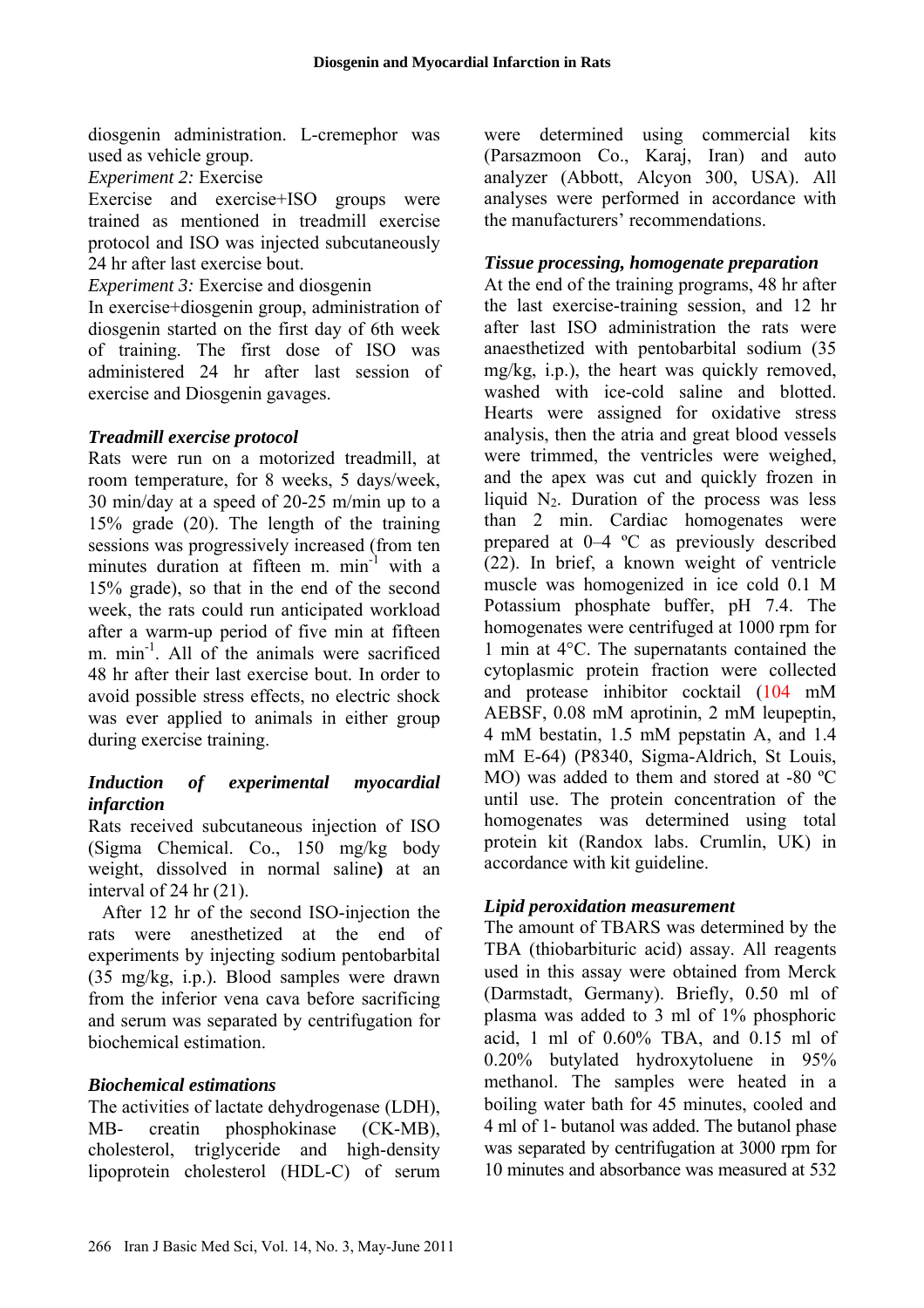nm. The concentration of MDA was calculated and expressed as nmol/mg protein (23).

#### *Analyses of total antioxidant status (TAS)*

Serum total antioxidant status (TAS) was determined for a quantitative assessment of *in vivo* antioxidant status using a commercially available kit (Randox) based on the trolox equivalent antioxidant capacity method of following the manufacturers instructions (24). Blood was collected via venipuncture using serum separator tubes, stored at 4 °C and serum separated within 2 hr. Serum samples were then stored at -20 °C waiting further analysis. All samples were then assayed for TAS as a batch. This involved mixing 20 ul calibrator (6-hydroxy-2, 5, 7, 8-tetramethylchroman-2 carboxylic acid 1.79 mmol/l) or sample with 1 ml of chromogen (metmyoglobin 6.1 µmol/l, ABTS 610  $\mu$ mol/l) and incubating at 37 °C for 3 min. Initial absorbance was then read at 600 nm in a spectrophotometer (Biorad). After which 200 µl of substrate (hydrogen peroxide 250 µmol/l) was added to calibrator and sample and incubated at 37 °C for 3 min. Final absorbance was then read at 600 nm. The change in absorbance value for samples relative to the change in absorbance of the calibrator was then used to calculate the TAS in all samples.

## *Electrocardiography*

The ECG patterns were recorded by power lab (AD instruments 4/30, Australia). ECG recordings were made in anesthetized (pentobarbital sodium 35 mg/kg, i.p.) animals. The types of alterations (ST segment elevation or depression and Q wave inversion) in experimental animals were considered.

## *Statistical analysis*

Descriptive data (means±SEM) were calculated for each dependent variable. Overall group differences were analyzed using a oneway ANOVA. When appropriate, *post-hoc* analyses were made using a Tukeys HSD test. In all tests, a probability level of 0.05 was used as the decision rule for significance testing.

# **Results**

#### *Serum enzyme levels*

Treatment with isoproterenol increased levels of diagnostic marker enzymes (LDH and CK-MB) in comparison with the controls (Table 1).The LDH level appears to be significantly lower in the combined treatment group (E+D+ISO) than in the group injected with isoproterenol only.

LDH level of plasma was increased significantly in exercise rats. Diosgenin administration decreased the LDH level in rats that also exercised. CK-MB level followed the same pattern as LDH level, but because of extreme variation in the concentrations among subjects, it was not significant (Table 1).

Table 1. Levels of MB- creatine phosphokinase (CK-MB) and lactate dehydrogenase (LDH) in plasma of normal and experimental groups of rats.

| Group                | $CK-MB$ (U/L)                     | LDH (U/L)                           |
|----------------------|-----------------------------------|-------------------------------------|
| Control $(C)$        | 702.87 $\pm$ 77.61 <sup>ab</sup>  | 469.12 $\pm$ 72.34 <sup>ad</sup>    |
| Diosgenin alone (D)  | 571.75 $\pm$ 51.86 <sup>ab</sup>  | 1058.25±94.155 <sup>ad</sup>        |
| Exercise alone $(E)$ | $1087.70 \pm 171.46$ <sup>a</sup> | 2645.50±135.07 <sup>ac</sup>        |
| $E+D$                | 1299.10±120.56                    | 1686.66±242.59 acd                  |
| ISO induced (ISO)    | 1984.75±245.60                    | $3760.71 \pm 361.95^b$              |
| $D+ISO$              | 1489.87±167.68                    | 2084.87 $\pm$ 111.58 <sup>ac</sup>  |
| $E+ISO$              | 1138.75±193.42 <sup>a</sup>       | $1698.50 \pm 109.49$ <sup>acd</sup> |
| $E + D + ISO$        | 1690.50±201.86                    | $2618.50\pm155.03$ <sup>ac</sup>    |

Results are expressed as Mean±SEM, for (n=10) each group.<br><sup>a</sup> *P*< 0.05 when compared with ISO, <sup>b</sup> *P*<0.05 when compared with E+D+ISO and D+ISO, <sup>c</sup> *P* < 0.05 when compared with C, <sup>d</sup> *P* < 0.05 when compared with E

 $\degree$  *P* < 0.05 when compared with ISO, D+ISO, E+ISO, E+D+ISO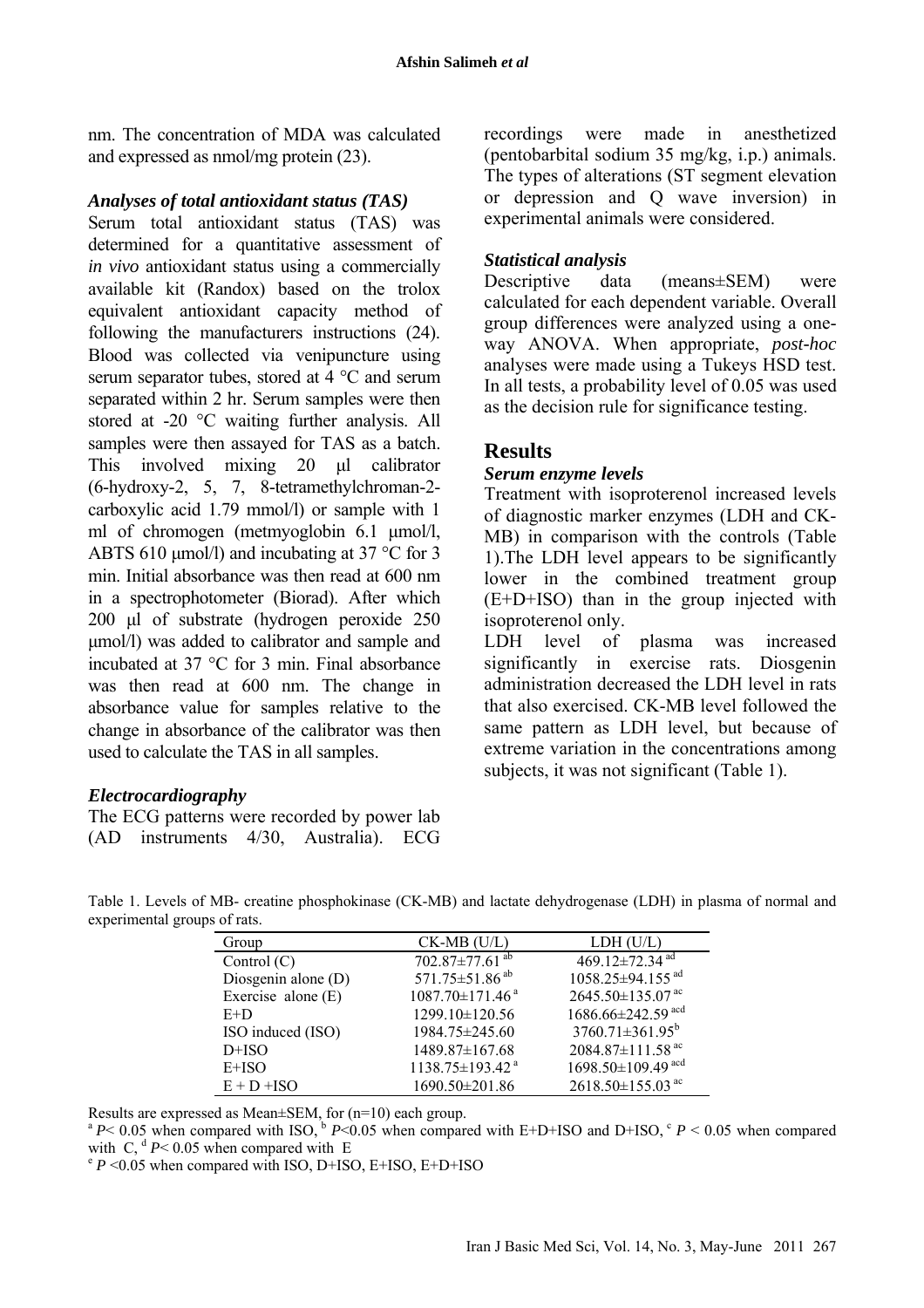extreme variation in the concentrations among subjects, it was not significant (Table 1).

#### *Lipid peroxidation levels*

ISO-treated rats showed a significant increase in myocardial TBARS when compared to normal rats. Administration of Diosgenin (10 mg/kg) to ISO-induced rats for a period of 15 days cannot decrease the TBARS level in them. Exercise decreased TBARS levels in ISO group significantly. In addition, combination of diosgenin and exercise decreased TBARS levels significantly in ISO induced rats (Figure 1).

#### *Total antioxidant status (TAS)*

Rats induced with ISO, showed a marked decrease in the TAS in heart in comparison with normal control rats but it was not significant. Pretreatment with diosgenin (10 mg/kg) daily for a period of 15 days, exercise and their combination increased TAS level when compared with ISO alone-induced rats but it was not significant. However, combination of diosgenin and exercise in control rats can significantly increase (*P*< 0.05) TAS level in comparison to ISO- alone (Figure 2).

#### *Serum lipid profile*

The administration of isoproterenol significantly increased plasma cholesterol level and decreased HDL-C level in comparison with those observed in the controls. Combination of the exercise and diosgenin maintained the levels of plasma cholesterol and HDL-C as compared to the group injected with isoproterenol only (Table 2).



Figure 1. Effect of diosgenin, exercise and their combination on heart tissue thiobarbituric acid-reactive substances (TBARS) in the control and ISO-induced groups. Values are mean±SEM (n= 10). # *P*< 0.05 versus ISO alone and D+ISO groups (analysis of variance +Tukey's post hoc test).



Figure 2. Effect of diosgenin, exercise and their combination on plasma total antioxidant status (TAS) in the control and ISO-induced groups. Values are mean±SEM (n=14). # *P* < 0.05 versus ISO alone and exercise+ISO groups (analysis of variance +Tukey's post hoc test).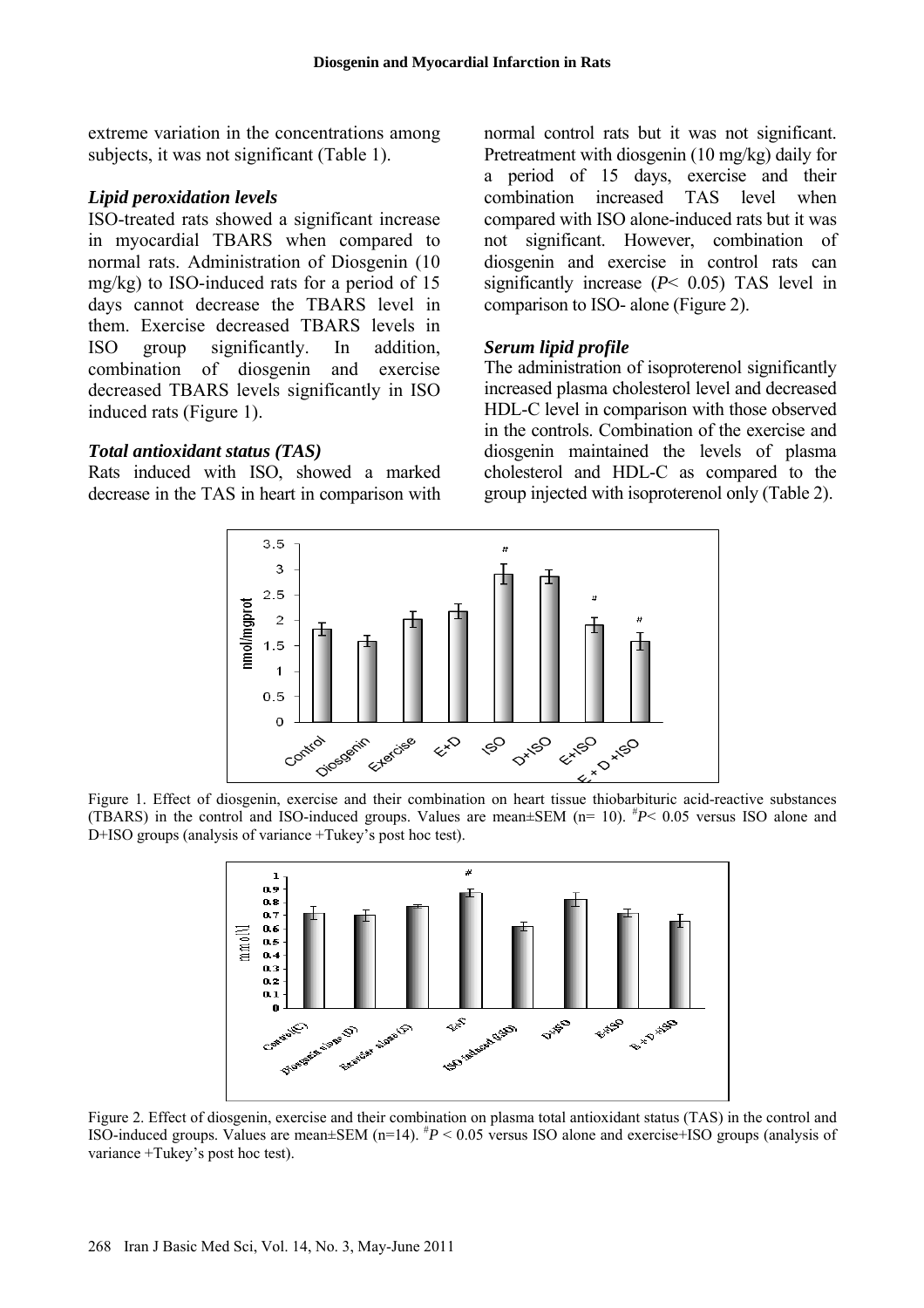#### *ECG*

# The ECG patterns of normal and ISO-treated

rats are shown in Figure 3. Rats untreated with ISO (150 mg/kg) did not show any change in ECG patterns. ISO-treated rats showed pathological Q waves along with elevated ST segments. These changes were restored to near normal in diosgenin and exercise and diosgenin+

exercise pretreated rats administered with ISO.

#### *Body weight*

Exercise significantly increased body weight in E Group as compared to other groups, except E+ISO group. Diosgenin decreased body weight in D Group significantly in comparison with all groups that exercised (Table 2).

Table 2. Levels of the cholesterol, triglyceride, and high density lipoprotein (HDL-C) in plasma and body weight of normal and experimental groups of rats.

| Group             | Cholesterol<br>(mg/dl)        | Triglyceride<br>(mg/dl) | HDL-C<br>(mg/dl)              | Body weight (g)                 |
|-------------------|-------------------------------|-------------------------|-------------------------------|---------------------------------|
| Control $(C)$     | $57.12\pm4.15$ <sup>a</sup>   | $44.75 \pm 4.58$        | $22 \pm 1.36$                 | $246.37\pm5.95^{b}$             |
| Diosgenin $(D)$   | $43.37 \pm 3.39^a$            | $45.00 \pm 5.14$        | $21.00 \pm 1.25$              | $221.50\pm8.91^b$               |
| Exercise $(E)$    | $47.30 \pm 1.57$ <sup>a</sup> | $51.30 \pm 3.71$        | $22.20 \pm 1.05$ <sup>a</sup> | $300.50 \pm 3.90^{\circ}$       |
| $E+D$             | $50.40 \pm 2.24$ <sup>a</sup> | $54.10 \pm 2.80$        | $22.5 \pm 1.07$ <sup>a</sup>  | $257.80 \pm 5.48$ <sup>bc</sup> |
| ISO induced (ISO) | $80.75 \pm 5.10$              | $57.75 \pm 7.66$        | $17.75 \pm 0.70$ <sup>a</sup> | $257.75\pm9.30^{b}$             |
| $D+ISO$           | 74.55 ± 7.35                  | $47.11 \pm 3.70$        | $21.00 \pm 0.94$              | $249.22 \pm 10.15^{b}$          |
| $E+ISO$           | $62.62 \pm 8.74$              | $41.00 \pm 8.89$        | $21.55 \pm 0.72$              | $267.88 \pm 7.52$ <sup>c</sup>  |
| $E+D+ISO$         | $56.77 \pm 4.28$ <sup>a</sup> | $53.33 \pm 3.68$        | $22.66 \pm 0.47$ <sup>a</sup> | $262.22 \pm 8.54$ <sup>bc</sup> |

Results are expressed as Mean±SEM for (n= 10) each group.

 ${}^{a}P$  < 0.05 when compared with ISO,  ${}^{b}P$  < 0.05 when compared with E,  ${}^{c}P$  < 0.05 when compared with D



Figure 3. Effect of diosgenin and exercise on electrocardiographic patterns in normal and isoproterenol (ISO)-induced myocardial infarction (MI) in rats.

A: Normal control rats showing normal ECG pattern. B: Normal rats treated with diosgenin (10 mg/kg) showing normal ECG pattern. C: Exercised rats showing normal ECG pattern D: Exercised rats treated with diosgenin (10 mg/kg) showing normal ECG pattern. E: ISO alone (150 mg/kg) rats show ST segment elevation along with pathological Q waves. F: Diosgenin (10 mg/kg) + ISO show near normal ECG pattern. F: Exercised rats+ISO shows near normal ECG pattern. H: Exercised rats+ diosgenin (10 mg/kg) + ISO return the ECG back to normal.

Since no change of any studied parameter in comparison to control group was seen, data of group seven (saline) and eight (l-chremophore) were ignored.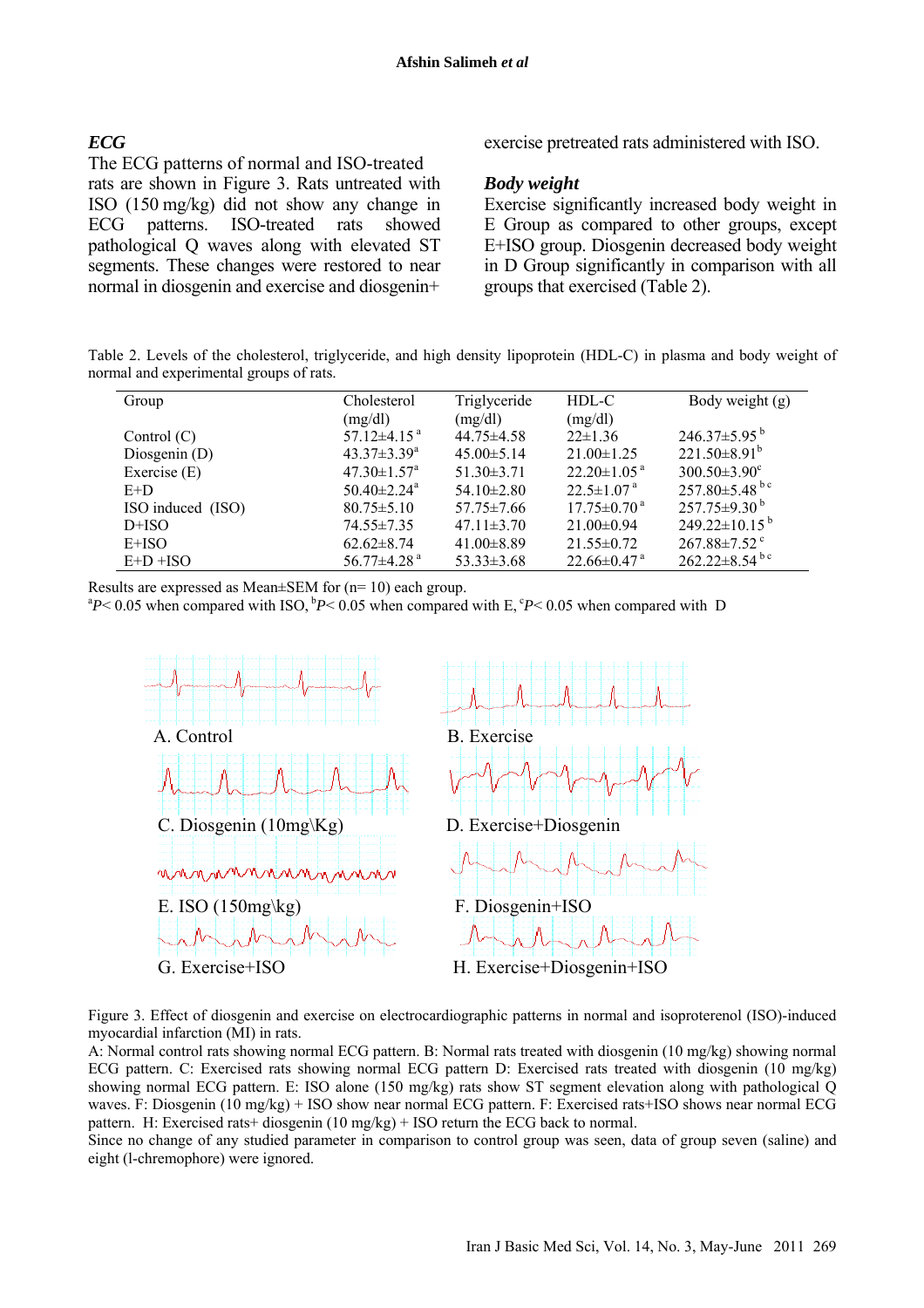# **Discussion**

In this study, subcutaneous injection of ISO (150 mg/kg) once a day for two days increased CK-MB and LDH levels. Exercise decreased the serum CK-MB and LDH levels, in addition either diosgenin pretreatment or combination of diosgenin and exercise lowered LDH level in ISO treated rats.

Number of investigations has indicated that when myocardial cells, containing LDH and CK-MB are damaged or destroyed due to deficient oxygen supply or glucose, the cell membrane becomes permeable or may rapture, which results in the leakage of enzymes (25). The release of cellular enzymes reflects the alterations in plasma membrane integrity or permeability as a response to β-adrenergic stimulation. This might be due to the damage caused to the sarcolemma by the β-agonist that has rendered it leaky (21). In addition in this study ISO treatment showed an increase in the levels of lipid peroxidation products (TBARS) in heart. Increased lipid peroxidation appears to be the initial stage to the tissue making it more susceptible to oxidative damage. This may be responsible for the observed membrane damage as evidenced by the elevated lipid peroxidation in terms of TBARS. It was suggested that ISO produces free radicals via β-adrenoceptor mechanism, affects the cell metabolism to such a degree that cytotoxic free radicals are formed, producing myocardial necrosis. This accounts for the increased levels of LDH and CK-MB in isoproterenol injected rats (26).

We found that combination of diosgenin and exercise decreased the activities of LDH, CK-MB and TBARS that could be attributed to the protective effect of this pretreatment on the myocardium, reducing the cardiac damage thereby restricting the leakage of these enzymes.

Lipid peroxidation has been shown to be lower in heart and liver of exercise-trained animals compared with sedentary animals (27). A reduction in the oxidative DNA damage marker, 8-oxo- 7, 8-dihydro-2 deoxyguanosine (8-oxodG), has been reported in skeletal muscle after exercise training (28), and protein carbonyl content in the heart is significantly lower in trained rats compared with sedentary rats (29). Moderate treadmill exercise for 24 week also reduced protein carbonyls and lipid peroxidation in hearts from 52 week old mice (30).

It was shown that a diet containing diosgenin reduces the cognitive deterioration and brain lipid peroxidation in mice (31). In the other hand diosgenin maybe transformed in human intestine into serum dehydroepiandrosterone (DHEA) which is associated with reduced lipid peroxidation (32, 33). According to our study diosgenin has no effect on TBARS level that. Seems it was because of its poor antioxidant activity. However, diosgenin in combination with exercise had better effect.

In accordance with earlier reported studies, in this study it was seen that LDH level in exercised rat is higher than control rats (34, 35). But Diosgenin decreased the level of LDH in exercise group. There are strong evidences that antioxidants can eliminate LDH level in exercise (36), and Diosgenin as an antioxidant (10) may be responsible for this elimination.

Evaluation of the TAS gives more biological relevant information than that of the individual levels of specific antioxidants of a given body fluid such as plasma. The overall TAS considers the cumulative effect of all antioxidants (known and unknown, measurable and not measurable) present in plasma and it is used for evaluating the effect of several physiological conditions on plasma in human and animals. It has been suggested that estimation of TAS may be a useful parameter for assessment of oxidative stress (37). Plasma TAS was increased significantly by combination of exercise and diosgenin in comparison to ISO induced group. Our results are consistent with previous reports (38, 39) and this increase may protect cells from oxidative stress.

There is an urgent need for the clinical development of safe and non-toxic cytoprotective agents for the prevention of cardiovascular diseases. Lipid peroxidation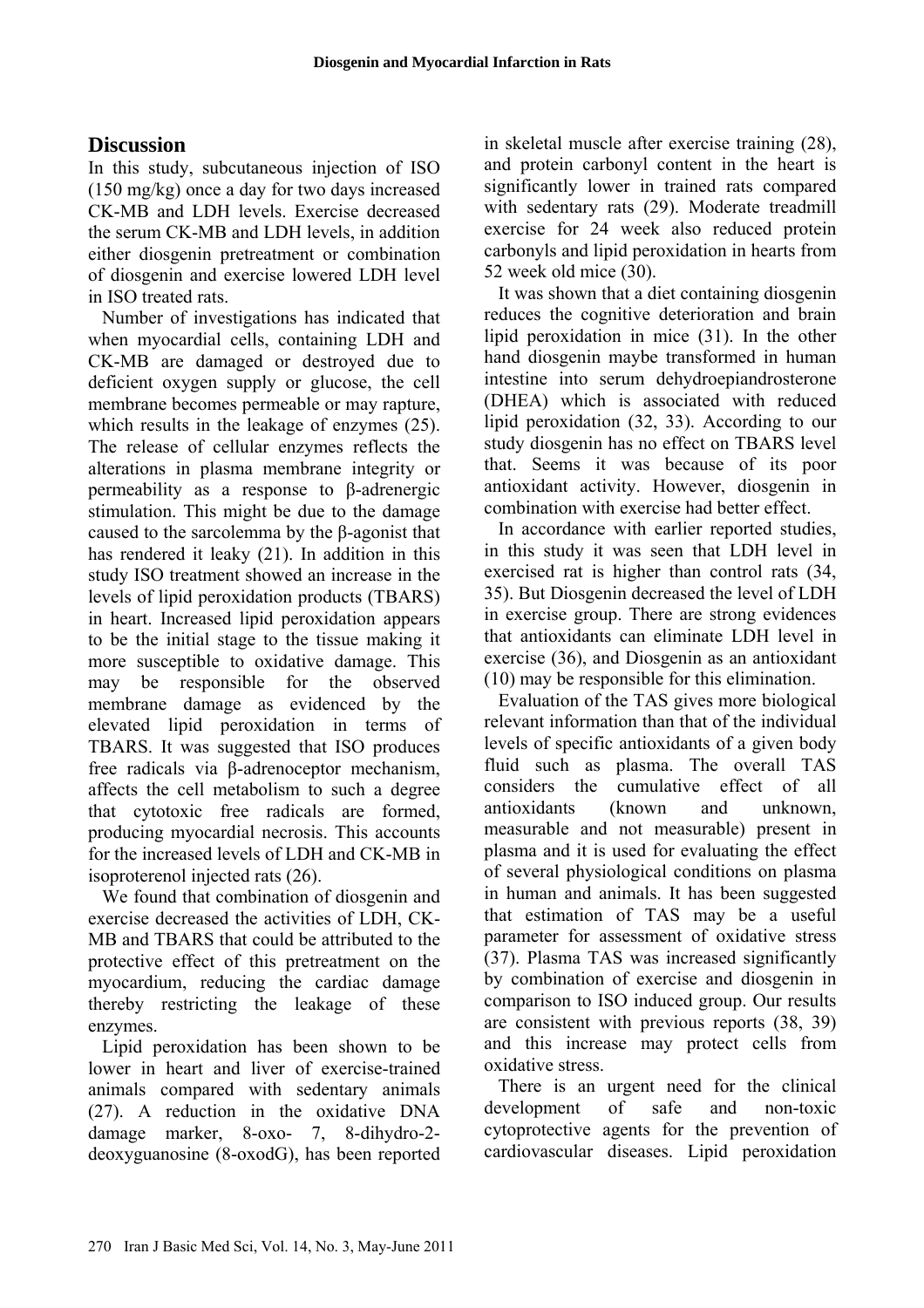has been identified as one of the basic deteriorative reactions in cellular mechanisms during myocardial ischemia (7). This study highlights that combination of diosgenin and exercise is one of the promising cytoprotective elements for improving defence mechanisms in the physiological systems against oxidative stress caused by myocardial infarction.

Findings showed that HDL-C level in ISO injected rats decreased significantly and combination of diosgenin and exercise reversed this effect. In addition cholesterol increased in this group and combination of diosgenin and exercise decreased the concentration of total cholesterol.

High levels of HDL cholesterol have a negative correlation with MI (1). Myocardial infarction (MI) is also associated with altered lipid metabolism. The increased concentration of cholesterol could be due to a decrease in HDL-C, since HDL-C is known to be involved in the transport of cholesterol from tissues to the liver for its catabolism (24). Levels of serum total cholesterol were increased while the levels of HDL-C were decreased in ISO treated rats. These changes in lipid levels might be due to enhanced lipid biosynthesis by cardiac cyclic adenosine monophosphate (40). It was frequently reported that an exercise protocol is important for the control of dyslipidemias (41).

Diosgenin has various effects on cholesterol metabolism, one of the most important being the capacity to lower plasma cholesterol concentration in chickens and rabbits fed cholesterol (42). This hypocholesterolaemic effect has been suggested to be dependent on the capacity of diosgenin to inhibit cholesterol absorption, to decrease liver cholesterol concentration, to increase biliary cholesterol secretion and fecal excretion of neutral sterols (43). Lipid profile changes were consistent with these reports. It was reported that diet containing Diosgenin reduces the cognitive deterioration and brain lipid peroxidation in mice (31). Therefore, protective effects of diosgenin that were seen maybe due to this effect. The increase in HDL-C level can be the main combined effect of diosgenin and exercise on serum cholesterol profile.

Increasing of body weight in exercise group was consistent with other reports (12) that may be due to increasing of food intake, muscle mass (44) and its anabolic effect (45). While Diosgenin decreased body weight in exercised rats that may be due to low food consumption (46).

Electrocardiogram is reliable for the early diagnosis of MI. The diagnosis of MI is dependent on documentation that cardiac necrosis has taken place. The main criteria generally used for the definite diagnosis of MI is evolving pattern of ECG-abnormalities (47). Administration of ISO to experimental animals causes ECG-changes suggestive of myocardial ischemia. Significant alterations of ECG patterns were observed in ISO-induced rats when compared with normal rats. The characteristic findings were the appearance of pathological Q waves and ST segment elevation, which are some of the indicative signs of ischemia. This could be due to myocardial necrosis accelerated by ISO. The consecutive loss of cell membrane might be characterized by ST elevation (48). The prominent Q waves and ST-segment elevation in the region of injured myocardium were seen only in conditions of severe ischemia, infarction and in patients with severe heart disease (49). ISO induction also increased the heart rate (50). Also, Prabhu and Devi (2006) have reported similar ECG changes in ISOinduced rats. ECG pattern showed that diosgenin and exercise together were more effective (51). Since combination of exercise and diosgenin enhanced the protective effects on heart, this augmented positive change may be due to elimination of unwanted side effects.

There is an urgent need for the clinical development of safe and non-toxic cytoprotective agents for the prevention of cardiovascular diseases. Lipid peroxidation *in vivo*, has been identified as one of the basic deteriorative reactions in cellular mechanisms during myocardial ischemia.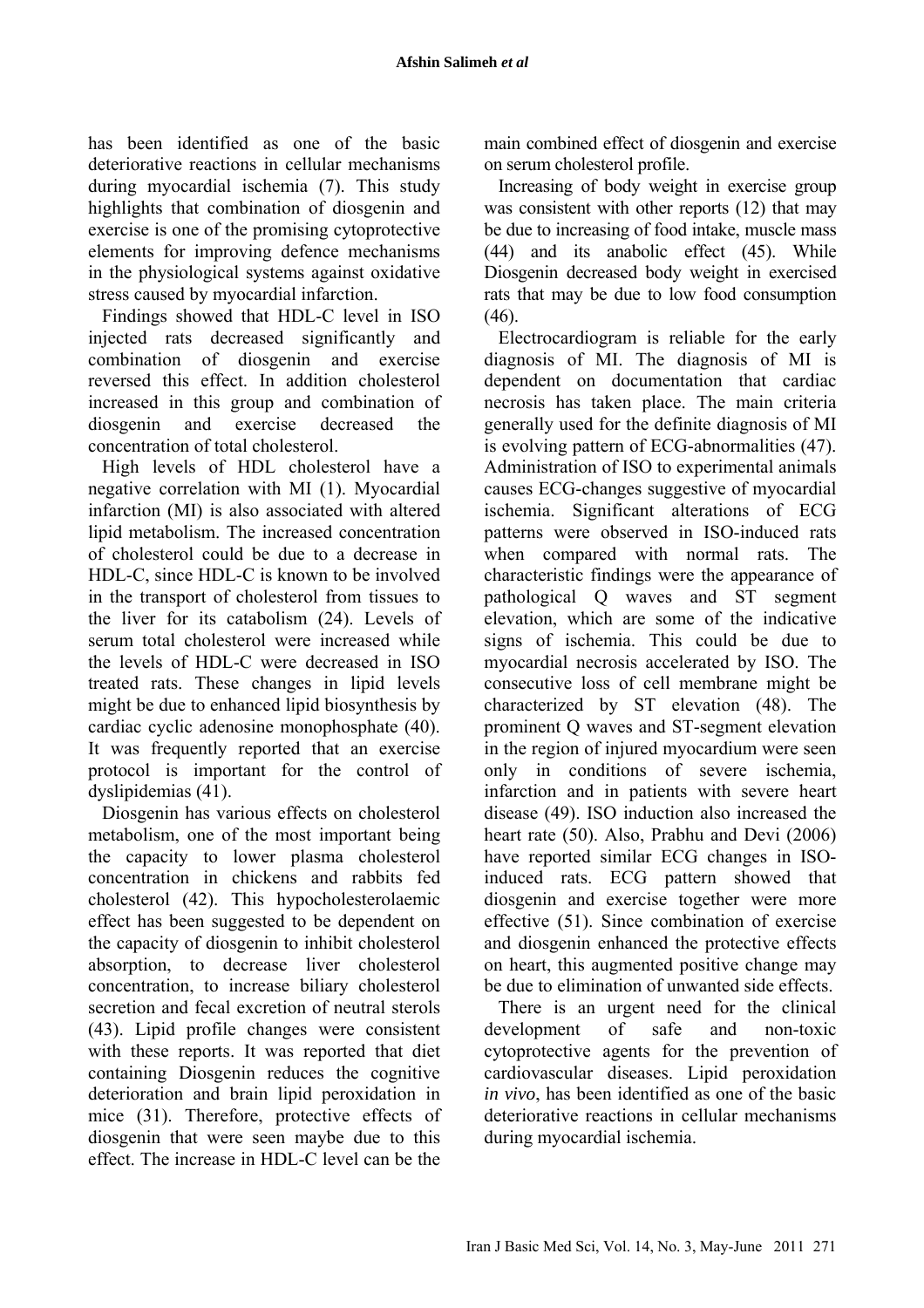## **Conclusion**

This study highlights that combination of diosgenin and exercise is one of the promising cytoprotective elements for improving defense mechanisms in the physiological systems against oxidative stress caused by myocardial infarction.

## **References**

- 1. Grundy SM. Cholesterol and coronary heart disease. A new era. JAMA 2004; 256:2849-2858.
- 2. Carlson LA, Böttiger LE. Risk factors for ischaemic heart disease in men and women. Results of the 19- year follow-up of the Stockholm Prospective Study. Acta Med Scand 1985; 218; 207-211.
- 3. Sushamakumari S, Jayadeep A, Kumar JS, Menon VP. Effect of carnitine on malondialdehyde, taurine and glutathione levels in heart of rats subjected to myocardial stress by isoproterenol. Indian J Exp Biol 1989; 27: 134-7.
- 4. Ithayarasi AP, Devi CS. Effect of alpha-tocopherol on lipid peroxidation in isoproterenol induced myocardial infarction in rats. Indian J Physiol Pharmacol 1997; 41:369-376.
- 5. Yeager JC, Iams SG.The hemodynamics of isoproterenol-induced cardiac failure in rats. Circ Shock 1981; 8:151–163.
- 6. Bloom S, Davis DL. Calcium as a mediator of isoproterenol-induced myocardial necrosis. Am J Pathol 1972; 69:459–470.
- 7. Singal PK, Kapur N, Dhillon KS, Beamis RE, Dhalla NS. Role of free radicals in catecholamine-induced cardiomyopathy. Can J Physiol Pharmacol 1983; 60:1390-1397.
- 8. Manjula TS, Devi CS. Effect of aspirin on isoproterenol induced changes in lipid metabolism in rats. Indian J Med Res 1993; 98:30-33.
- 9. Au AL, Kwok CC, Lee AT, Kwan YW, Lee MM, Zhang RZ, *et al.* Activation of iberiotoxin-sensitive, Ca2+ activated K+ channels of porcine isolated left anterior descending coronary artery by diosgenin. Eur J Pharmacol 2004; 502:123-33.
- 10. Son IS, Kim JH, Sohn HY, Son KH, Kim JS, Kwon CS. Antioxidative and hypolipidemic effects of diosgenin, a steroidal saponin of yam (Dioscorea spp.), on high-cholesterol fed rats. Biosci Biotechnol Biochem 2007; 71:3063-3071.
- 11. Yamashita N, Baxter GF, Yellon DM.Exercise directly enhances myocardial tolerance to ischaemia-reperfusion injury in the rat through a protein kinase C mediated mechanism. Heart. 2001; 85:331-336.
- 12. Brown DA, Chicco AJ, Jew KN, Johnson MS, Lynch JM, Watson PA, *et al*. Cardioprotection afforded by chronic exercise is mediated by the sarcolemmal, and not the mitochondrial, isoform of the KATP channel in the rat. J Physiol 2005; 569:913-924.
- 13. Darrah MI, Engen RL. Beneficial effects of exercise on l-isoproterenol induced myocardial infarction in male rats. Med Sci Sports Exerc 1982; 14:76-80.
- 14. Jen CJ, Liu YF, Chen HI.Short-term exercise training improves vascular function in hypercholesterolemic rabbit femoral artery. Chin J Physiol 2005; 48:79-85.
- 15. Yang AL,Chen HI. Chronic exercise reduces adhesion molecules/iNOS expression and partially reverses vascular responsiveness in hypercholesterolemic rabbit aortae. Atherosclerosis 2003; 169:11-7.
- 16. Weise SD, Grandjean PW, Rohack JJ, Womack JW, Crouse SF. Acute changes in blood lipids and enzymes in postmenopausal women after exercise. J Appl Physiol 2005; 99:609-15.
- 17. Kim KS, Paik IY, Woo JH, Kang BY. The effect of training type on oxidative DNA damage and antioxidant capacity during three-dimensional space exercise. Med Princ Pract 2010; 19:133-41.
- 18. Aubertin-Leheudre M, Lord C, Khalil A, Dionne IJ. Effect of 6 months of exercise and isoflavone supplementation on clinical cardiovascular risk factors in obese postmenopausal women: a randomized, doubleblind study. Menopause 2007;14(4):624-9
- 19. Matsuda H, Pongpiriyadacha Y, Morikawa T, Kishi A, Kataoka S, Yoshikawa M. Protective effects of steroid saponins from *Paris polyphylla* var. yunnanensis on ethanol- or indomethacin-induced gastric mucosal lesions in rats: structural requirement for activity and mode of action. Bioorg Med Chem Lett 2003; 13:1101-1106.
- 20. Hayward R, Ruangthai R, Schneider CM, Hyslop RM, Strange R, Westerlind KC. Training enhances vascular relaxation after chemotherapy-induced vasoconstriction. Med Sci Sports Exerc 2004; 36:428-434.
- 21. Rajadurai M, Stanely P. Preventive effect of naringin on cardiac markers, electrocardiographic patterns and lysosomal hydrolases in normal and isoproterenol-induced myocardial infarction in Wistar rats. Toxicology 2007; 230:178-188.

## **Acknowledgment**

This work was supported by grants from the Applied Drug Research Center, Tabriz University of Medical Sciences, Tabriz, Iran. The authors declare that they have no conflict of interests.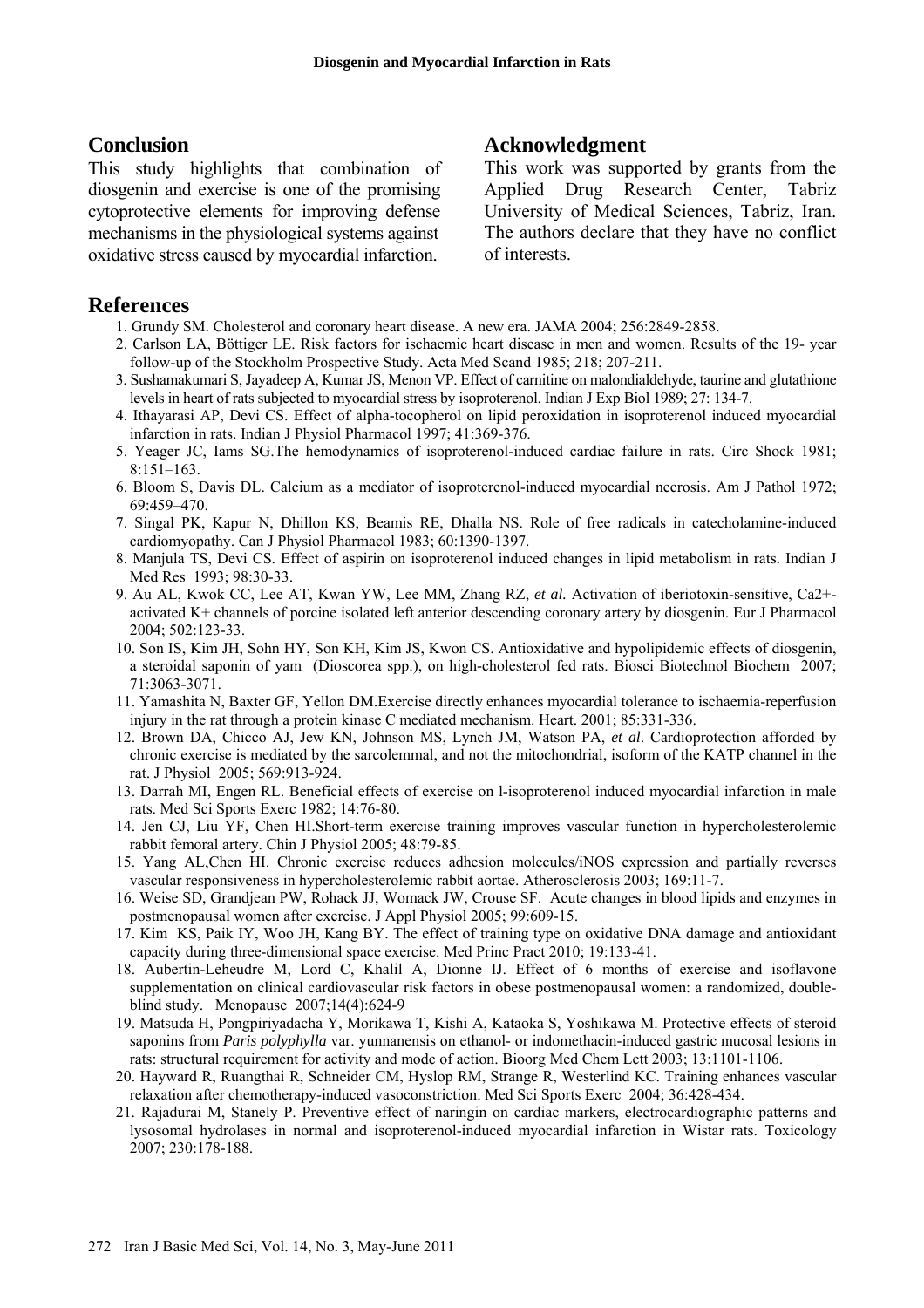- 22. Rothermel B, Vega RB, Yang J, Wu H, Bassel-Duby R, Williams RS. A protein encoded within the Down syndrome critical region is enriched in striated muscles and inhibits calcineurin signaling. J Biol Chem 2000; 275:8719–8725.
- 23- Drapr HH, Hadley M. Malondialdehyde determination as index of lipid peroxidation. Methods Enzymol 1990;186:421-31
- 24. Miller NJ, Rice-Evans C, Davies MJ, Gopinathan V, Milner A. A novel method for measuring antioxidant capacity and itsapplication to monitoring the antioxidant status in premature neonates. Clin Sci 1993; 84:407- 412.
- 25. Mathew S, Menon PV, Kurup PA. Effect of administration of vitamin A, ascorbic acid and nicotinamide adenine dinucleotide + flavin adenine dinucleotide on severity of myocardial infarction induced by isoproterenol in rats. Indian J Exp Biol 1985; 23:500-504.
- 26. Sumitra M, Manikandan P, Kumar DA, Arutselvan N, Balakrishna, K, Manohar BM, *et al*. Experimental myocardial necrosis in rats: role of arjunolic acid on platelet aggregation, coagulation and antioxidant status. Mol Cell Biochem 2001; 224:135-42.
- 27. Venditti P, Di Meo S. Antioxidants, tissue damage, and endurance in trained and untrained young male rats. Arch Biochem Biophys 1996; 31:63–68.
- 28. Radák Z, Sasvári M, Nyakas C, Pucsok J, Nakamoto H, Goto S. Exercise preconditioning against hydrogen peroxide-induced oxidative damage in proteins of rat myocardium. Arch Biochem Biophys 2000; 376: 248–251.
- 29. Radák Z, Kaneko T, Tahara S, Nakamoto H, Ohno H, Sasvári M, *et al*. The effect of exercise training on oxidative damage of lipids, proteins, and DNA in rat skeletal muscle: evidence for beneficial outcomes. Free Radic Biol Med 1999; 27:69–74.
- 30. Navarro A, Gomez C, López-Cepero JM, Boveris A. Beneficial effects of moderate exercise on mice aging: survival, behavior, oxidative stress, and mitochondrial electron transfer. Am J Physiol Regul Integr Comp Physiol 2004; 286:505–511.
- 31.Chan YC, Hsu CK,Wang MF,Su TY. A diet containing yam reduces the cognitive deterioration and brain lipid peroxidation in mice with senescence accelerated. Int J Food Sci Technol 2004; 39: 99-107.
- 32. Araghiniknam M, Chung S, Nelson-White T, Eskelson C, Watson RR. Antioxidant activity of dioscorea and dehydroepiandrosterone (DHEA) in older humans. Life Sci. 1996; 59: 147-57.
- 33. McAnuf MA, Omoruyi FO, Morrison EY, Asemota HN. Changes in some liver enzymes in streptozotocininduced diabetic rats fed sapogenin extract from bitter yam (*Dioscorea polygonoides*) or commercial diosgenin. West Indian Med J 2005; 4:97-101.
- 34. Siu PM, Donley DA, Bryner RW, Always SE. Myogenin and oxidative enzyme gene expression levels are elevated in rat soleus muscles after endurance training. J Appl Physiol 2004; 97:277-285
- 35. Taylor RP, Ciccolo JT, Starnes JW. Effect of exercise training on the ability of the rat heart to tolerate hydrogen peroxide. Cardiovasc Res 2003; 58:575-581.
- 36. Su QS, Tian Y, Zhang JG, Zhang H. Effects of allicin supplementation on plasma markers of exercise-induced muscle damage, IL-6 and antioxidant capacity. Eur J Appl Physiol 2008; 103:275-283.
- 37. Alcerczyk A, Bartosz G. Thiols are main determinants of total antioxidant capacity of cellular homogenates. Free Radic Res 2003; 37:537-541.
- 38. Iborra RT, Ribeiro IC, Neves MQ, Charf AM, Lottenberg SA, Negrão CE, *et al.* Aerobic exercise training improves the role of high-density lipoprotein antioxidant and reduces plasma lipid peroxidation in type 2 diabetes mellitus. Scand J Med Sci Sports 2008; 18:742-750.
- 39. González D, Marquina R, Rondón N, Rodriguez-Malaver AJ, Reyes R. Effects of aerobic exercise on uric acid, total antioxidant activity, oxidative stress, and nitric oxide in human saliva. Res Sports Med 2008; 16:128-137.
- 40. Paritha IA, Devi CS. Effect of alpha-tocopherol on isoproterenol-induced changes in lipid and lipoprotein profile in rats. Indian J Pharmacol 1997; 29:399.
- 41. Leroith D. Dyslipidemia and glucose dysregulation in overweight and obese patients. Clin Cornerstone 2007; 8:38-52.
- 42. Laguna J, Gomez A, Pena A, Guzman-Garcia J. Effect of diosgenin on cholesterol metabolism. J Atheroscler Res 1962; 2:459-470.
- 43. Ulloa N, Nervi F. Mechanism and kinetic characteristics of the uncoupling by plant steroids of biliary cholesterol from bile salt output. Biochim Biophys Acta 1985; 837:181-189.
- 44. Choe MA, An GJ, Lee YK, Im JH, Choi-Kwon S, Heitkemper M. Effect of early low-intensity exercise on rat hind-limb muscles following acute ischemic stroke. Biol Res Nurs 2006; 7:163-174.
- 45. Majchrzak KM, Pupim LB, Flakoll PJ, Ikizler TA. Resistance exercise augments the acute anabolic effects of intradialytic oral nutritional supplementation. Nephrol Dial Transplant 2008; 23:1362-1369.
- 46. Uchida K, Takase H, Nomura Y, Takeda K, Takeuchi N, Ishikawa Y. Changes in biliary and fecal bile acids in mice after treatments with diosgenin and beta-sitosterol. J Lipid Res 1984; 25:236-45.